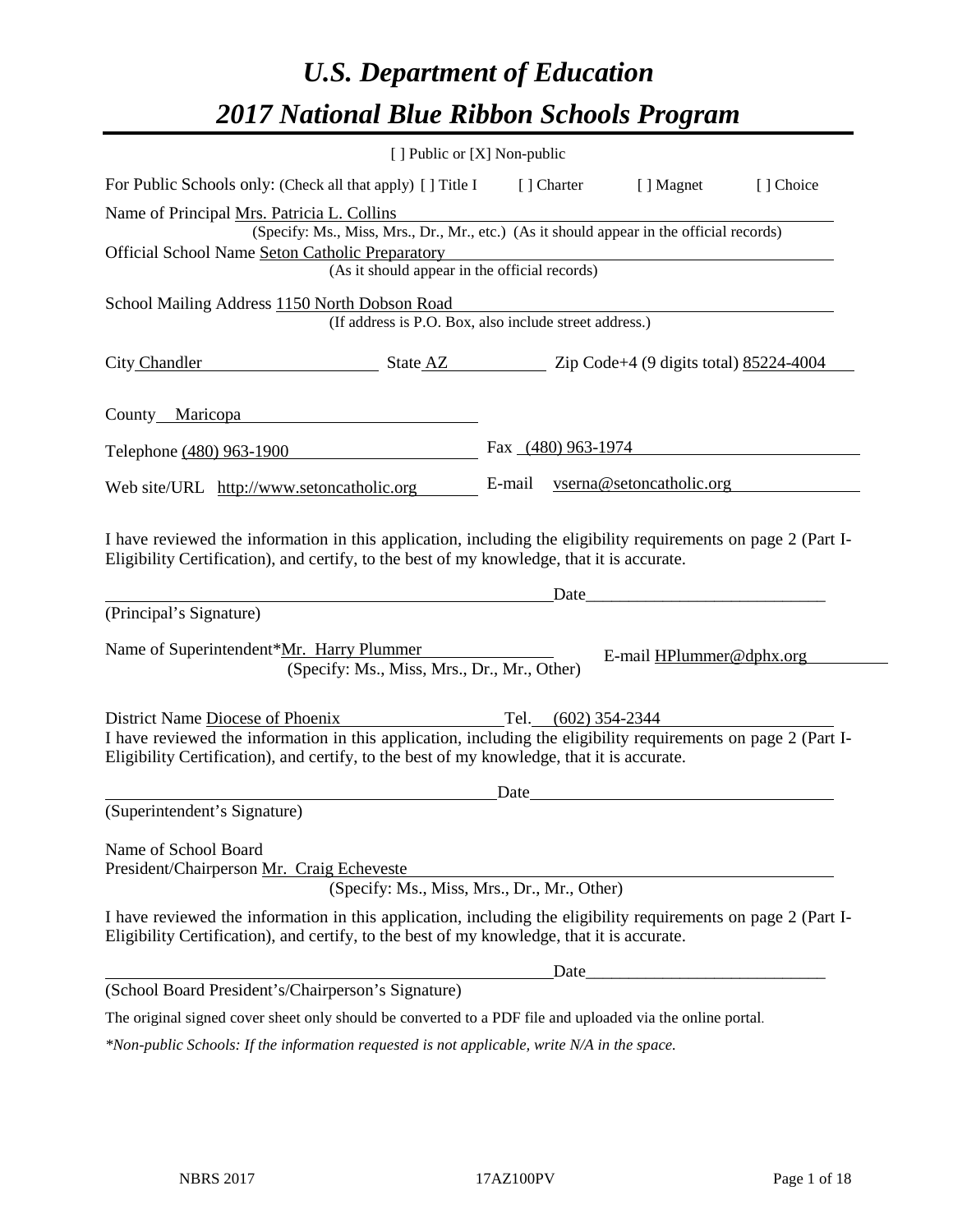- 1. The signatures on the first page of this application (cover page) certify that each of the statements below, concerning the school's eligibility and compliance with U.S. Department of Education and National Blue Ribbon Schools requirements, are true and correct. The school configuration includes one or more of grades K-12. (Schools on the same campus with one principal, even a K-12 school, must apply as an entire school.)
- 2. All nominated public schools must meet the state's performance targets in reading (or English language arts) and mathematics and other academic indicators (i.e., attendance rate and graduation rate), for the all students group and all subgroups, including having participation rates of at least 95 percent using the most recent accountability results available for nomination.
- 3. To meet final eligibility, all nominated public schools must be certified by states prior to September 2017 in order to meet all eligibility requirements. Any status appeals must be resolved at least two weeks before the awards ceremony for the school to receive the award.
- 4. If the school includes grades 7 or higher, the school must have foreign language as a part of its curriculum.
- 5. The school has been in existence for five full years, that is, from at least September 2011 and each tested grade must have been part of the school for the past three years.
- 6. The nominated school has not received the National Blue Ribbon Schools award in the past five years: 2012, 2013, 2014, 2015, or 2016.
- 7. The nominated school has no history of testing irregularities, nor have charges of irregularities been brought against the school at the time of nomination. The U.S. Department of Education reserves the right to disqualify a school's application and/or rescind a school's award if irregularities are later discovered and proven by the state.
- 8. The nominated school has not been identified by the state as "persistently dangerous" within the last two years.
- 9. The nominated school or district is not refusing Office of Civil Rights (OCR) access to information necessary to investigate a civil rights complaint or to conduct a district-wide compliance review.
- 10. The OCR has not issued a violation letter of findings to the school district concluding that the nominated school or the district as a whole has violated one or more of the civil rights statutes. A violation letter of findings will not be considered outstanding if OCR has accepted a corrective action plan from the district to remedy the violation.
- 11. The U.S. Department of Justice does not have a pending suit alleging that the nominated school or the school district as a whole has violated one or more of the civil rights statutes or the Constitution's equal protection clause.
- 12. There are no findings of violations of the Individuals with Disabilities Education Act in a U.S. Department of Education monitoring report that apply to the school or school district in question; or if there are such findings, the state or district has corrected, or agreed to correct, the findings.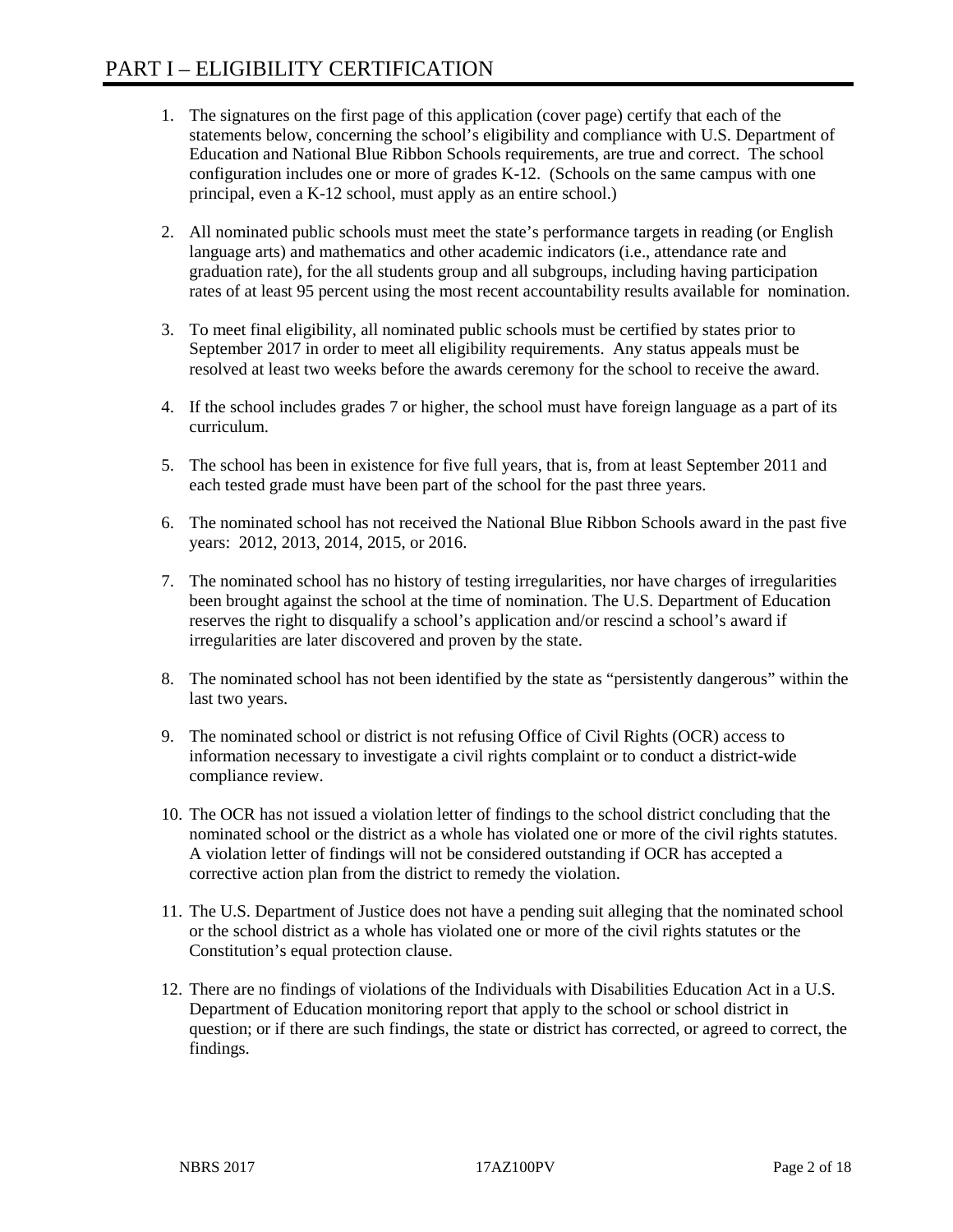#### **Data should be provided for the most recent school year (2016-2017) unless otherwise stated.**

**DISTRICT** (Question 1 is not applicable to non-public schools)

| -1. | Number of schools in the district<br>(per district designation): | $\underline{0}$ Elementary schools (includes K-8)<br>0 Middle/Junior high schools |
|-----|------------------------------------------------------------------|-----------------------------------------------------------------------------------|
|     |                                                                  | 0 High schools                                                                    |
|     |                                                                  | $0 K-12$ schools                                                                  |

0 TOTAL

**SCHOOL** (To be completed by all schools)

2. Category that best describes the area where the school is located:

[] Urban or large central city

[X] Suburban with characteristics typical of an urban area

[ ] Suburban

- [ ] Small city or town in a rural area
- [ ] Rural
- 3. Number of students as of October 1, 2016 enrolled at each grade level or its equivalent in applying school:

| Grade                           | # of           | # of Females | <b>Grade Total</b> |
|---------------------------------|----------------|--------------|--------------------|
|                                 | <b>Males</b>   |              |                    |
| <b>PreK</b>                     | 0              | 0            | 0                  |
| K                               | 0              | 0            | 0                  |
| $\mathbf{1}$                    | 0              | 0            | 0                  |
| $\boldsymbol{2}$                | 0              | 0            | 0                  |
| 3                               | 0              | 0            | 0                  |
| 4                               | 0              | 0            | 0                  |
| 5                               | 0              | 0            | 0                  |
| 6                               | 0              | 0            | 0                  |
| 7                               | 0              | 0            | 0                  |
| 8                               | $\overline{0}$ | 0            | 0                  |
| 9                               | 77             | 81           | 158                |
| 10                              | 79             | 73           | 152                |
| 11                              | 64             | 70           | 134                |
| 12 or higher                    | 64             | 62           | 126                |
| <b>Total</b><br><b>Students</b> | 284            | 286          | 570                |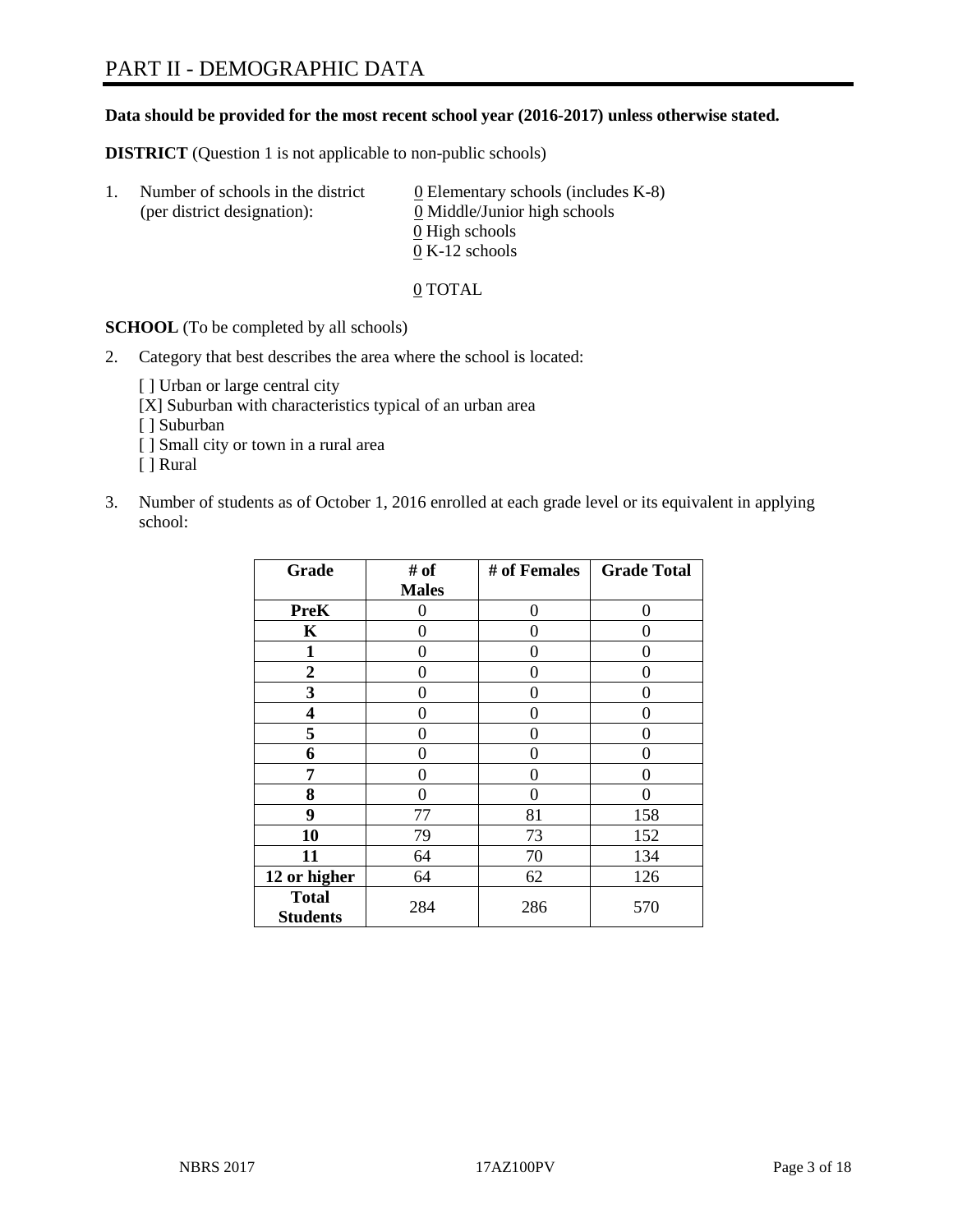the school:  $4\%$  Asian

4. Racial/ethnic composition of  $\frac{2}{9}$ % American Indian or Alaska Native 2 % Black or African American 22 % Hispanic or Latino 0 % Native Hawaiian or Other Pacific Islander 62 % White 8 % Two or more races **100 % Total**

(Only these seven standard categories should be used to report the racial/ethnic composition of your school. The Final Guidance on Maintaining, Collecting, and Reporting Racial and Ethnic Data to the U.S. Department of Education published in the October 19, 2007 *Federal Register* provides definitions for each of the seven categories.)

5. Student turnover, or mobility rate, during the 2015 – 2016 school year: 2%

This rate should be calculated using the grid below. The answer to (6) is the mobility rate.

| <b>Steps For Determining Mobility Rate</b>         | Answer |
|----------------------------------------------------|--------|
| (1) Number of students who transferred to          |        |
| the school after October 1, 2015 until the         | 2      |
| end of the 2015-2016 school year                   |        |
| (2) Number of students who transferred             |        |
| <i>from</i> the school after October 1, 2015 until |        |
| the end of the 2015-2016 school year               |        |
| (3) Total of all transferred students [sum of      | 9      |
| rows $(1)$ and $(2)$ ]                             |        |
| (4) Total number of students in the school as      |        |
| of October 1, 2015                                 | 597    |
| $(5)$ Total transferred students in row $(3)$      |        |
| divided by total students in row (4)               | 0.015  |
| $(6)$ Amount in row $(5)$ multiplied by 100        | っ      |

6. Specify each non-English language represented in the school (separate languages by commas): Spanish, Vietnamese

|    | English Language Learners (ELL) in the school:   | 1 %<br>10 Total number ELL                |
|----|--------------------------------------------------|-------------------------------------------|
|    | Students eligible for free/reduced-priced meals: | 4 %                                       |
|    | Total number students who qualify:               | 22                                        |
| 8. | Students receiving special education services:   | 7 %<br>37 Total number of students served |

Indicate below the number of students with disabilities according to conditions designated in the Individuals with Disabilities Education Act. Do not add additional conditions. It is possible that students may be classified in more than one condition.

| 1 Autism                              | 0 Orthopedic Impairment                       |
|---------------------------------------|-----------------------------------------------|
| 0 Deafness                            | 27 Other Health Impaired                      |
| 0 Deaf-Blindness                      | 9 Specific Learning Disability                |
| 0 Emotional Disturbance               | $\underline{0}$ Speech or Language Impairment |
| $\underline{0}$ Hearing Impairment    | 0 Traumatic Brain Injury                      |
| 0 Mental Retardation                  | $Q$ Visual Impairment Including Blindness     |
| $\underline{0}$ Multiple Disabilities | <b>0</b> Developmentally Delayed              |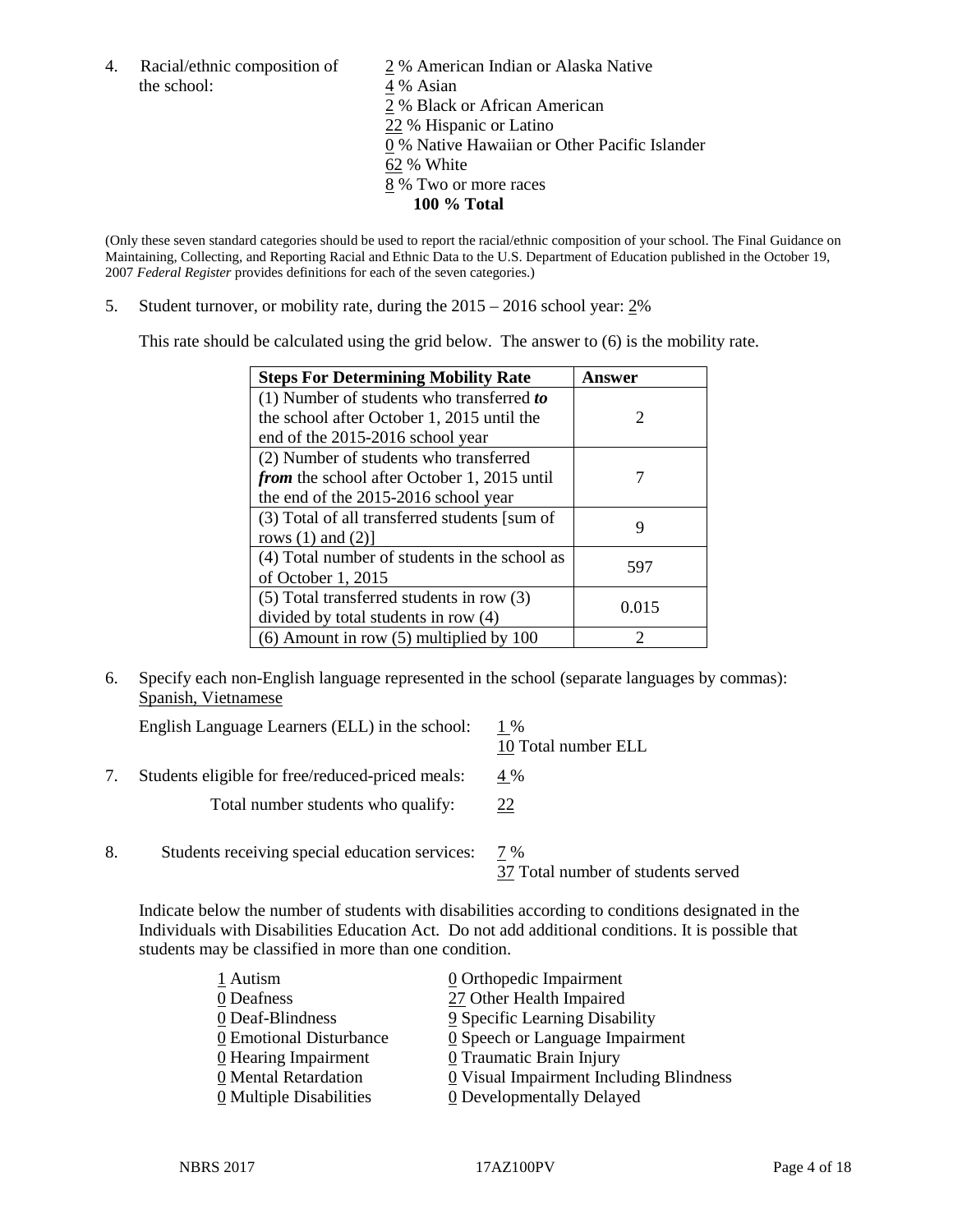- 9. Number of years the principal has been in her/his position at this school:  $11$
- 10. Use Full-Time Equivalents (FTEs), rounded to nearest whole numeral, to indicate the number of school staff in each of the categories below:

|                                        | <b>Number of Staff</b> |
|----------------------------------------|------------------------|
| Administrators                         | 11                     |
| Classroom teachers including those     |                        |
| teaching high school specialty         | 42                     |
| subjects                               |                        |
| Resource teachers/specialists/coaches  |                        |
| e.g., reading, math, science, special  | ∩                      |
| education, enrichment, technology,     |                        |
| art, music, physical education, etc.   |                        |
| Paraprofessionals under the            |                        |
| supervision of a licensed professional |                        |
| supporting single, group, or classroom |                        |
| students.                              |                        |
| Student support personnel              |                        |
| e.g., guidance counselors, behavior    |                        |
| interventionists, mental/physical      |                        |
| health service providers,              | 4                      |
| psychologists, family engagement       |                        |
| liaisons, career/college attainment    |                        |
| coaches, etc.                          |                        |

- 11. Average student-classroom teacher ratio, that is, the number of students in the school divided by the FTE of classroom teachers, e.g.,  $22:1$  14:1
- 12. Show daily student attendance rates. Only high schools need to supply yearly graduation rates.

| <b>Required Information</b> | 2015-2016 | 2014-2015 | 2013-2014 | 2012-2013 | 2011-2012 |
|-----------------------------|-----------|-----------|-----------|-----------|-----------|
| Daily student attendance    | 98%       | 98%       | 98%       | 98%       | 98%       |
| High school graduation rate | 00%       | 00%       | 00%       | $00\%$    | !00%      |

#### 13. **For high schools only, that is, schools ending in grade 12 or higher.**

Show percentages to indicate the post-secondary status of students who graduated in Spring 2016.

| <b>Post-Secondary Status</b>                  |     |
|-----------------------------------------------|-----|
| Graduating class size                         | 149 |
| Enrolled in a 4-year college or university    | 74% |
| Enrolled in a community college               | 22% |
| Enrolled in career/technical training program | 1%  |
| Found employment                              | 0%  |
| Joined the military or other public service   | 1%  |
| Other                                         | 2%  |

14. Indicate whether your school has previously received a National Blue Ribbon Schools award. Yes No X

If yes, select the year in which your school received the award.

15. In a couple of sentences, provide the school's mission or vision statement.

The mission is to provide a college preparatory curriculum within a Catholic faith community focusing on academic excellence, leadership, and loving service to others.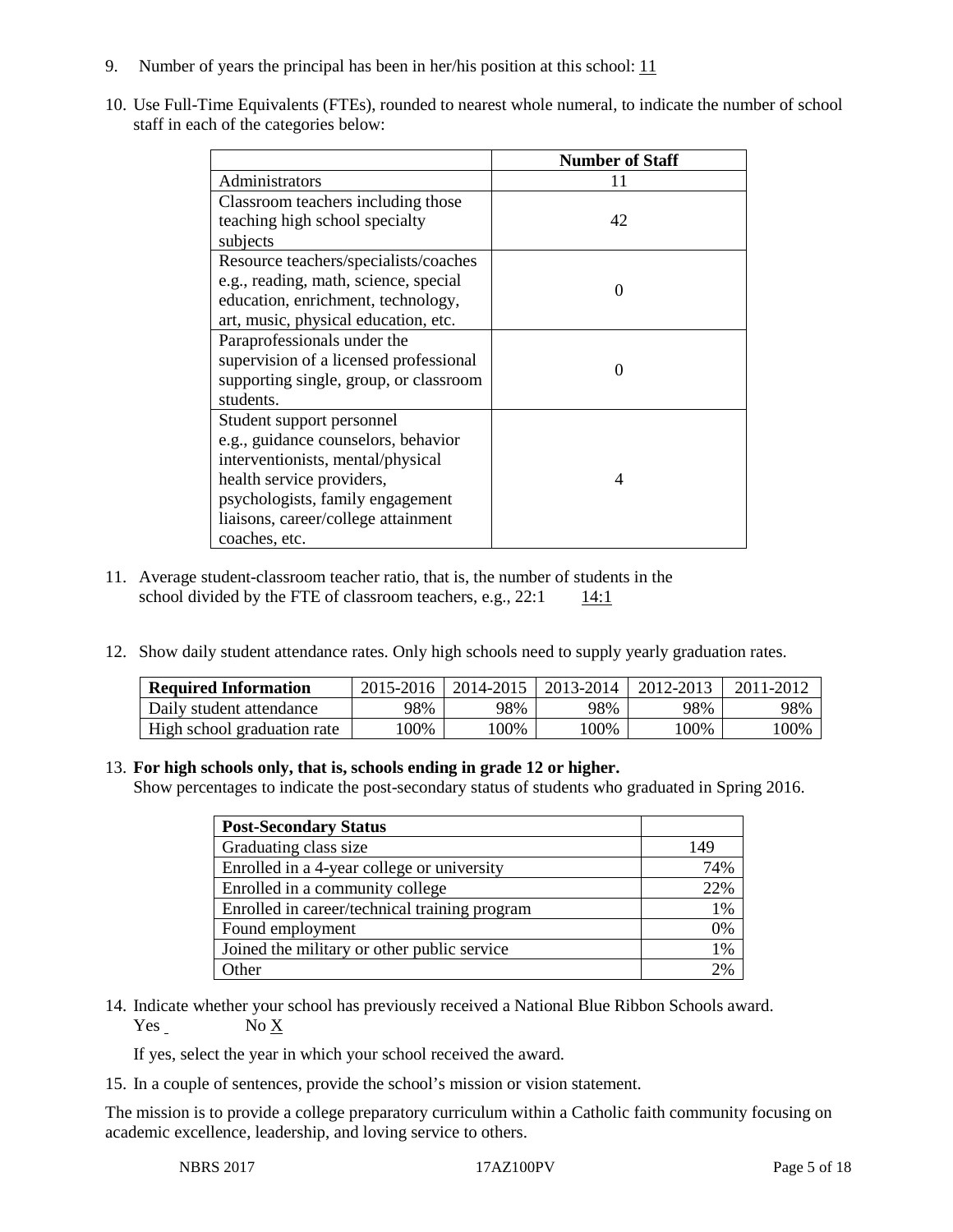# PART III – SUMMARY

Seton Catholic Preparatory is a diocesan high school serving the East Valley of Phoenix, Arizona, for over 60 years. Seton was founded in 1954 by Fr. Joseph Patterson to serve the Catholic and Hispanic community of Chandler, Arizona. Fr. Patterson brought in the Sisters of Charity of Seton Hill to administrate Seton until the Diocese of Phoenix assumed administrative control in 1973. In 1980, a fire destroyed half of the original Seton campus. A determined community of parents, students, staff, and alumni set up temporary classrooms until new facilities were built. The new facility opened in August of 1983 with eight classrooms, administrative offices, and a chapel. Two additional classroom buildings and a gymnasium were then added, bringing the total number of classrooms available to 27.

On March 11, 2008, the dedication of the St. Elizabeth Ann Seton Chapel marked the beginning of the most recent campus expansion. In the fall of 2011, the three-story, 59,000 sf Fine Arts Building was opened which brought a 385-seat theater, dedicated fine arts facilities, and 14 new classrooms to the Seton campus. As enrollment increases, Seton's dedicated faculty and staff work together to support students while achieving the mission to provide a college preparatory curriculum within a Catholic faith community focusing on academic excellence, leadership, and loving service to others.

While offering a college preparatory curriculum, Seton's ultimate task is to prepare students with the resources necessary for lifelong learning within a faith-filled framework. Supporting parents as the primary educators, Seton's faculty and staff facilitate students' religious formation, academic progress, and social, cultural, physical and moral development. Seton Catholic Preparatory teaches the value of discipline and cultivates respect for self and others. Realizing the importance of the formation of the whole person, Seton encourages self-confidence and the holistic development of its students.

Our students are nurtured with an eye toward spiritual development, emotional confidence, responsible decision-making, academic preparedness, and effective communication in all aspects of life. Rooted in the spiritual gifts of our namesake, St. Elizabeth Ann Seton, we provide experiences that inculcate the charisms of courage, determination, faith, and love. Focusing on one of the four charisms each year, students experience an in-depth exploration of the charism through summer reading assignments and curriculum infused with the specific charism. When available, summer reading is supplemented with a visit to campus by the author of the book. These presentations are organized within our Parent Student Education series, a partnership between the dean of students and the Seton Parents Association, designed to educate the entire Seton community on issues relevant to high school students. In this way, students gain a deeper understanding of each charism over the course of their high school career.

Several key strategies encourage and challenge all students to develop their full potential. Rigorous course loads, exemplified by Advanced Placement (AP) options in six academic departments as well as dual enrollment offerings with Seton Hill University, a four-year accredited university, inspire students toward deeper understanding. Honors options are available in lower level courses. Our Pathway to Innovation program, a unique Arizona high school engineering program, and our new Pathway to Success program, a program to support struggling students, provide examples of an expansive and evolving curriculum designed to support a variety of student passions, interests, and abilities. Pedagogy, while reflecting traditional college preparatory practices, incorporates unique opportunities evidenced through our Principles of Leadership course, which centers on a practical, problem-based learning approach. Juniors and seniors are guided through a student-driven analysis of community issues in which they identify, study, and respond to these issues, allowing students to operate within and beyond the classroom.

Similarly, instead of proclaiming the benefits of service, Seton provides an authentic service experience each year. In small groups, freshmen students serve the local community during the school day. After the first year, students are annually required to volunteer beyond our walls and outside the school day. In addition, students complete reflections on their service through group discussions and written reflections. Consequently, service becomes meaningful and transformative to students. By the time students leave Seton, they acquire over 100 hours of service to the community.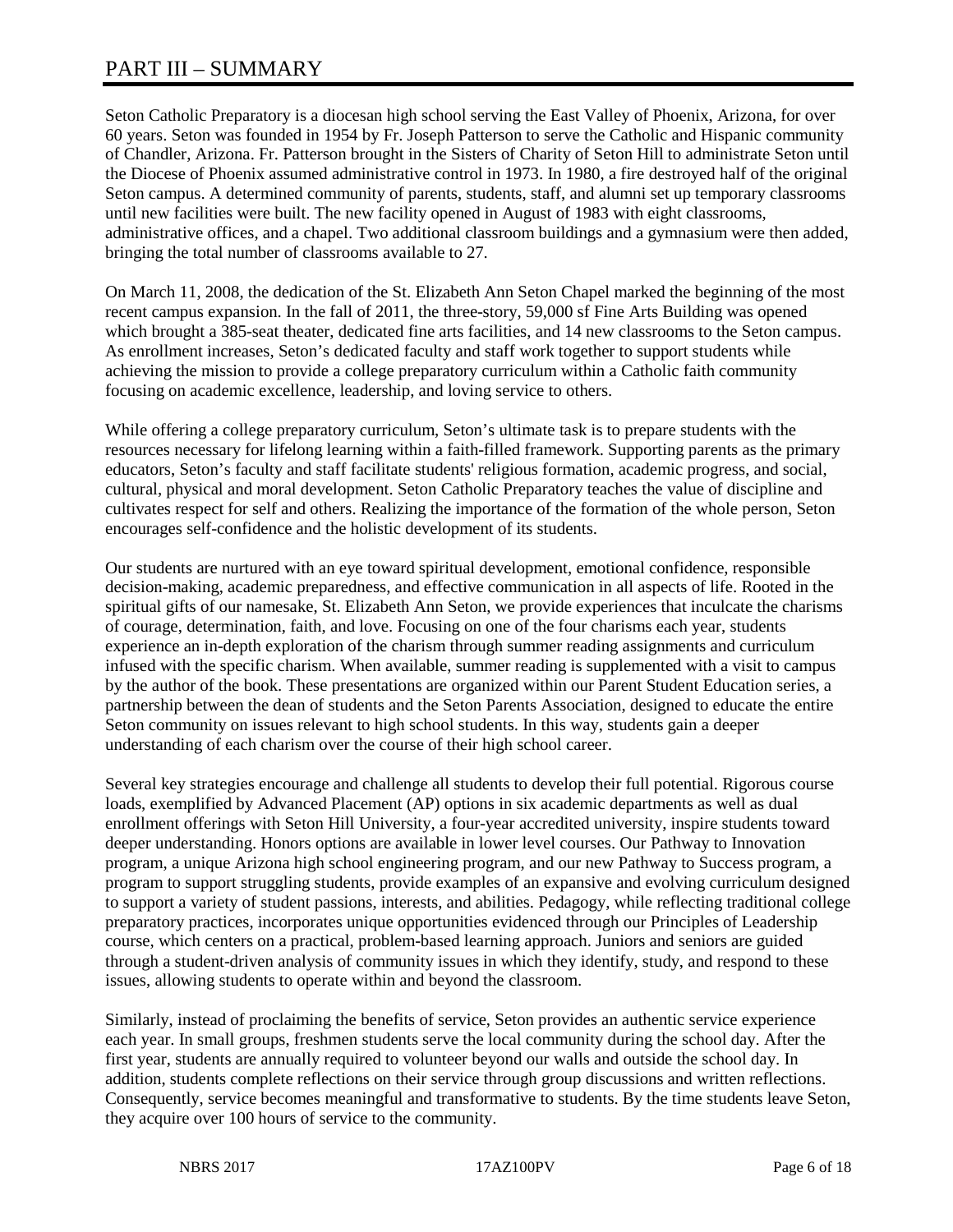Seton's demographic composition provides opportunities for students to grow as they prepare to engage with an increasingly interconnected world. Reflective of the surrounding community, Seton is comprised of 62% Caucasian, 22% Hispanic, and 16% encompassing all other ethnicities balanced with a population that is 50% female and 50% male. Students grow in their abilities to communicate and work with a variety of people. Students appreciate and value diversity within our community, and Seton actively works to encourage a welcoming environment.

Students who attend and graduate Seton leave as grounded, optimistic, capable, responsible young women and men, echoed in our mantra, "Once a Sentinel, Always a Sentinel."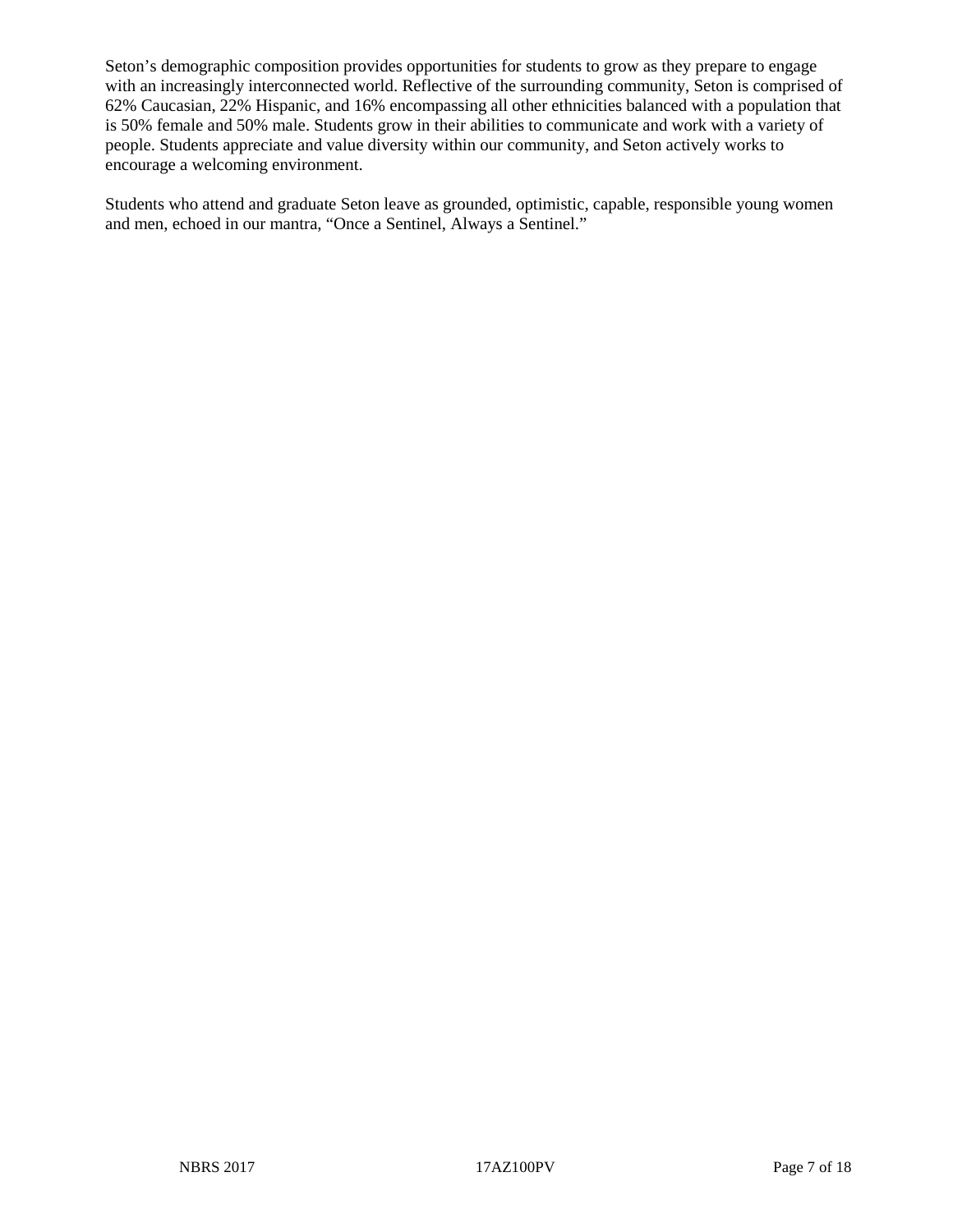## **1. Core Curriculum:**

Course offerings reflect a commitment to developing the whole person. Together, they teach students the meaning of and responsibilities involved with academic excellence, leadership, and loving service to others, reflecting Seton's mission that permeates all instruction.

Various approaches help advance academic achievement for all students. Excelling students are supported through a variety of advanced courses that extend thinking and understanding to deeper levels. Struggling students are supported through one-on-one work with instructors, tutoring by National Honor Society (NHS) members, and availability of teachers before and after school. Regular communication between the school, teachers, parents, and students helps support and monitor student progress.

Seton's English department provides comprehensive instruction in the language arts. Selected incoming freshmen attend summer school to strengthen language arts skills, thereby positioning them for success. All freshmen are enrolled in Interdisciplinary Preparation, Geography, and Speech (IPGS), providing a consistent base in thinking, writing, studying, Cornell note-taking, organizing, time-management, researching, and speaking. IPGS bodes well for subsequent successes in all courses since these skills are practical and applicable across disciplines. Research projects are also an integral component each year within our English courses. Freshmen take Introduction to Literature, a survey course emphasizing literary analysis while sophomores take Composition and Reading, studying nonliterary writing and rhetorical strategies. Honors sections are available each year for excelling students. Juniors study American literature or AP Language and Composition with grounding in American Literature, capitalizing on rhetorical strategies employed in seminal works plus contemporary writings. Senior year is comprised of British Literature or AP English Literature and Composition. British Literature students may opt for dual enrollment via partnership with Seton Hill University.

From a summer Pre-Algebra review for select incoming freshmen through AP courses, Seton's mathematics exposes students to a variety of instructional methods ensuring an optimal opportunity for success. Course offerings include Algebra I, Geometry, Algebra II, College Algebra, and Honors Pre-Calculus with Honors available in Algebra I, Geometry, and Algebra II. Seton also offers AP Calculus AB, AP Calculus BC, and dual enrollment College Algebra and Honors Pre-Calculus through Seton Hill University. Struggling seniors are enrolled in College Math, a transitional course bridging Algebra II and College Algebra. Excelling sophomores may take Accelerated Honors Geometry/Honors Algebra II allowing completion of both courses in one year. Thus, they take AP Calculus AB as seniors.

Based on inquiry and hands-on learning, scientific principles are investigational as well as conceptual. Ultimately requiring three years of a laboratory science, freshmen are enrolled in Biology or Honors Biology. Sophomores take Physics or Honors Physics, studying Newtonian physics through participation in Arizona State University's Physics Modeling Program. Juniors take Chemistry or Honors Chemistry. Seniors may elect to take Anatomy and Physiology, Environmental Science, AP Physic C: Mechanics, or College Chemistry, a dual enrollment course offered through Seton Hill University for 8 credits. Partnering with Project Lead the Way, Seton's Pathway to Innovation: Science and Engineering program allows students to take four years of engineering courses. In their senior year, students research, present, and defend an independent engineering project ending with a summer industry-related internship taken either before or after their senior year.

The social studies curriculum and instruction inculcates the essential skills and knowledge required to understand society. Course sequencing includes world history sophomore year, American history junior year, culminating with both United States government and economics senior year. This department offers sophomores their first opportunity in an AP course: AP European or AP World History. The junior honors option is AP US History, followed senior year with AP US Government and Politics, AP Macroeconomics, AP Psychology, and/or Honors Philosophy. There is also particular focus throughout the department on understanding current events, and the political and philosophical underpinnings of the forces that drive these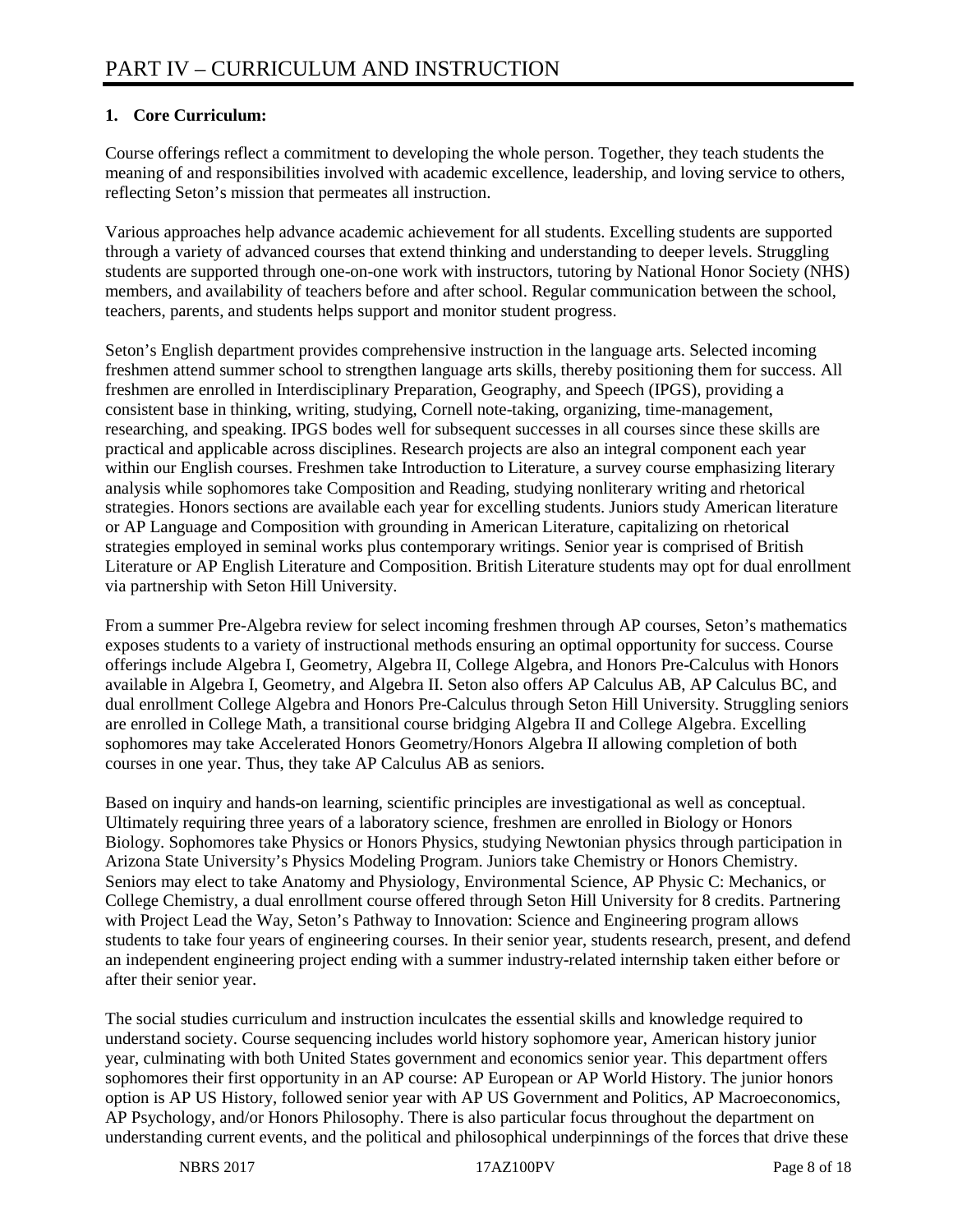events to foster informed civic engagement in our students.

As critical thinking is integral in all disciplines, students are required to read, write, present, discuss, and orally defend stances as well as hypothesize, calculate, and analyze. Creative application and presentation of ideas is a common curricular feature. In this way, the entirety of the core curriculum develops civic learning and college and career readiness through skill development that supports the ability to process, understand, and communicate with the world around them.

### **2. Other Curriculum Areas:**

Performing on stage, whether dancing, singing, playing an instrument, or acting, supports the development of confident individuals. Twenty-seven unique fine art courses are available to all students in visual, performing, and digital arts, including AP offerings. Students wishing to study visual arts may take courses in ceramics and art. Performing arts students take courses in acting, stage craft, choir, band, guitar, piano, music theory, and dance. With an eye towards the future, Seton has paid particular attention to offering students opportunities in digital arts, including courses in graphic design, digital photography, publications, and film. Seton requires students to earn 1.5 fine arts credits for graduation, with all courses counting for .5 credit per semester. To support acquisition of skill in the arts, a building was opened in 2011 that contains dedicated band, choir, and dance rooms, a painting and drawing room, a ceramics room with two kilns and pottery wheels, a graphic arts lab, a digital piano lab, and a television studio. In addition, a 385-seat theater provides an appropriate venue for public presentations.

The physical education department promotes positive interaction, physical development, mental stimulation, and lifelong learning among our students. All ninth graders take Health, studying the physical, mental, social and spiritual areas of growth. Students focus on decision-making that promotes a healthy lifestyle. Students in grades 9-12 have the opportunity to choose from classes that emphasize physical development of the body through cross-training, weightlifting, dance, team sports, team activities, and sports medicine. Seton requires .5 credit for graduation, but most students exceed that requirement by taking additional courses. All physical education classes emphasize overall health and how physical activity relates to wellness of the body and mind.

Seton Catholic Preparatory requires all students to study a second language for two years, but students may continue in the language up to four years. Students have the opportunity to select from French, Latin, Mandarin Chinese, or Spanish. French, Latin, and Spanish offer regular and honors level courses, culminating with AP courses for Level Four study. Mandarin Chinese is the newest language offered with course sequencing designed to include AP when fully developed. World language teachers focus on vocabulary, grammar, reading, writing, and speaking. This focus fosters acquisition of the second language for students while supporting a deeper understanding of English. At the AP level, students are taught to synthesize a variety of sources to support and solidify their fluency in the chosen language. Beyond the focus on the target language, students also gain greater understanding of the cultures associated with the world language. A state-of-the-art digital language lab enhances the learning experience for students helping them achieve fluency. Seton students consistently demonstrate mastery of their skills through high achievement on National Language Exams and regular participation in local and state foreign language conferences.

The business and technology department focuses on teaching students the skills to use technological tools successfully in their daily lives. Understanding tasks at hand, students learn to research and manipulate data using current software such that these skills may then be applied in other disciplines. Beginning with Freshman Computing, students are introduced to ethics, communication, coding, and data gathering and manipulation using Microsoft Excel. Additional course offerings include Web Design, Spreadsheet and Database, and Personal Finance, all of which are project-based courses. Since students have different skill levels regarding technology, the real success for student learning is having students collaborate. Collaboration on assignments and projects provides students needed skills of communication and problem solving.

NBRS 2017 **17AZ100PV** Page 9 of 18 All students are required to study the Diocesan prescribed theology curriculum for four years. Courses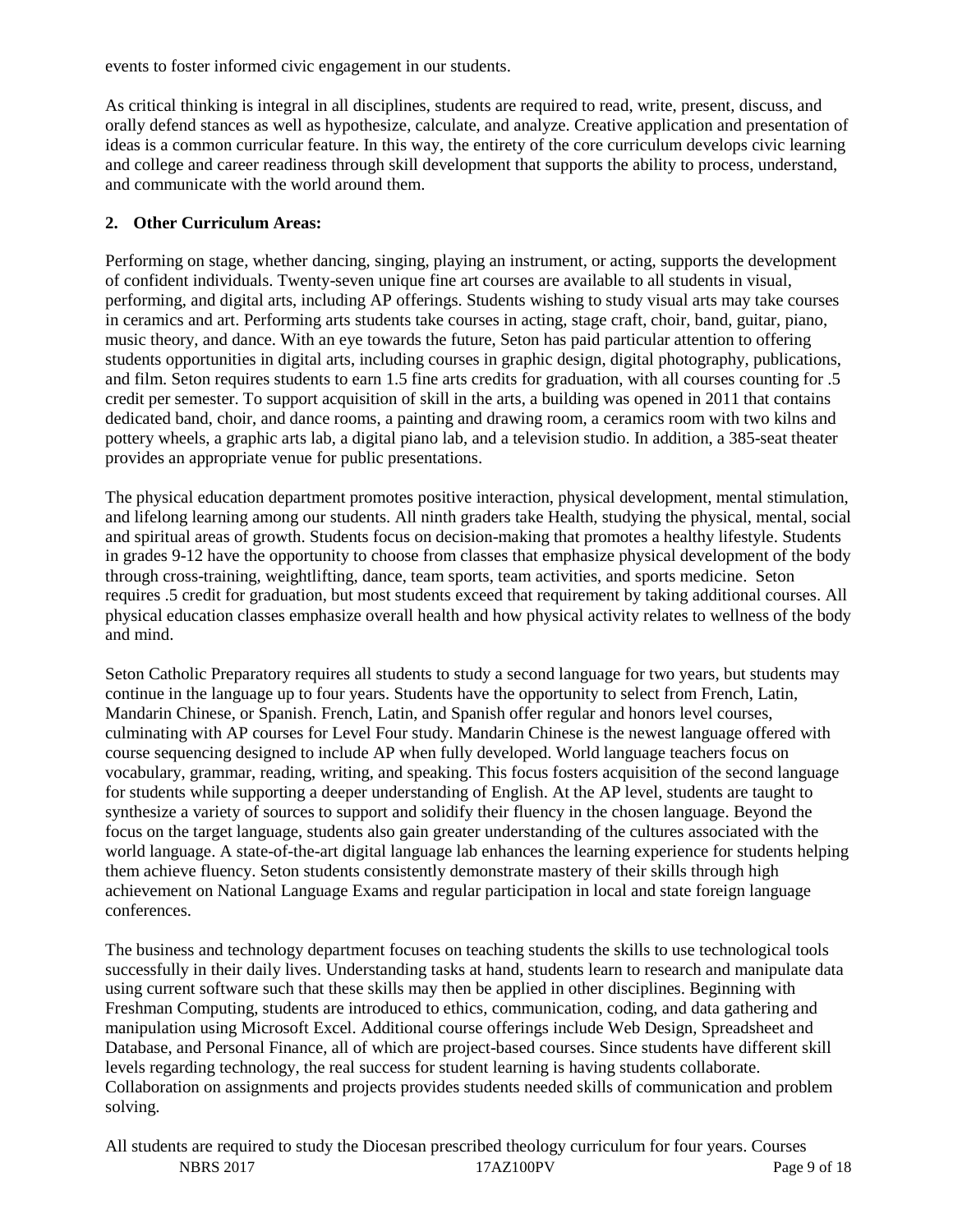include an introduction to Scripture and a study of the person of Jesus Christ followed by a study in sacraments, vocations, morality, and Church history. A variety of instructional methods include direct instruction, group work, discussion, and project-based learning. A particular highlight is the Passion Project completed by sophomores. In this project, students select a personal passion or idea they want to study further. Provided class time to complete the project, students research, identify, enact, reflect on, and present their chosen project. This has proven to be a powerful experience helping students understand their passions in relation to the world around them.

#### **3. Instructional Methods, Interventions, and Assessments:**

Instructional methods run the gamut of contemporary to classical pedagogy. Direct instruction, practical applications, hands-on laboratory experiments and experience, problem-based learning, discussion-based lectures, collaborative approaches, flipped classroom moments, and blended learning are among the myriad of instructional methods at Seton. This variety of instructional practice allows for differentiation based on student needs. Examples of this include providing notes to students, pairing struggling students with stronger students in class, providing electronic copies of materials, use of assistive devices, recording lectures for later review, and modeling of desired behaviors. Two courses address the needs of struggling students even before they grace our halls. Based on various criteria, select incoming freshmen are required to take a remedial English or pre-algebra summer school course. These courses support students who may be deficient in certain math or English skills.

Several protocols are in place to intervene with students who struggle with Seton's curriculum or environment. Seton's Student Assistance Program identifies and supports students who may be struggling beyond academics, either personally or interpersonally. Academically struggling students are identified through our guidance counseling office as well as teacher assessment of skills. Students with identified learning needs are provided a support plan whereby accommodations for classroom success are cultivated. A bi-annual academic review board convenes near the close of each semester to identify students who find themselves potentially failing more than two courses, precipitating conversation among the board to decide how best to support them. Eligibility rules require students participating in extra-curricular activities to pass all courses. An initial check identifies ineligible students eight weeks into a semester; a check is then run every two weeks through the remainder of the semester. If ineligible, students are not permitted to participate in contests or events for a two-week period. Students focus on improving academic performance by attending 8th hour, a one-on-one tutoring session with teachers, staff, or NHS students. Ineligible students may regain eligibility once all grades are passing at the next eligibility check.

Interventions also exist for our highest achieving students through the various honors/AP/dual enrollment options offered. The English department utilizes Membean, an online tool that differentiates vocabulary based on student mastery. If a student is striving for admission to a highly selective college or university, course articulations are in place to avail themselves of the rigor expected of that caliber of student.

Seton uses a variety of assessment data to improve student and school performance. Assessment data include formative and summative assessments and standardized testing. Teachers analyze formative and summative assessment data to monitor student mastery and learning gaps. The programs GradeCam and Canvas allow question-by-question analysis of assessments, and teachers discuss student progress within departments. For instance, the social studies department recognizes the need to improve writing instruction to better prepare students for AP-level courses. Consequently, the social studies department is identifying which writing skills are needed when, and then sharing with the English department to collaborate for improved writing skills. The counseling department and administration analyze the larger trends resented by standardized assessments for student preparation and mastery across curricula. Results are then shared with department chairs for broader understanding of student achievement. Similarly, the chairs share with counseling and administration overall student progress within departments. In this way, conversations occur regarding student performance at the micro and macro levels.

NBRS 2017 17AZ100PV Page 10 of 18 One example of this collaborative approach is an analysis of student performance on the science portion of the ACT assessment. An valuation revealed a gap whereby students were not receiving enough instruction and practice in reading. Subsequently, monthly ACT readings were instituted resulting in an average two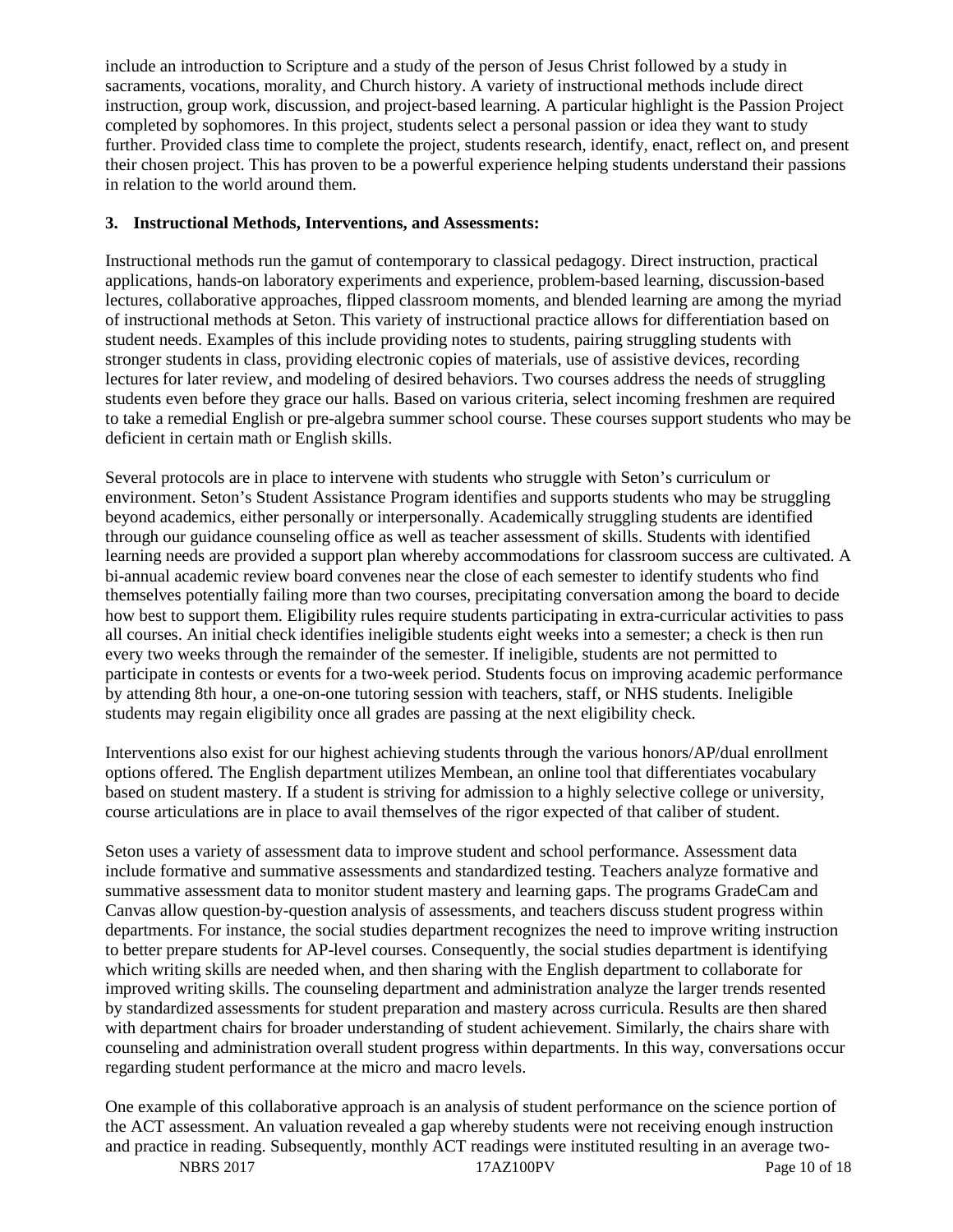point gain on the ACT science portion.

Numerous steps are taken to maintain Seton's high levels of achievement. First, faculty regularly review curriculum and assessments to ensure reflection of the highest quality standards to support success. Second, faculty are encouraged to incorporate what they learn from professional development activities into their classrooms. Third, new tools are regularly integrated into the classroom supporting student access to high quality content and material. For example, Seton has implemented a Bring Your Own Device policy coupled with the use of Canvas to provide students access to materials beyond the classroom. Together, these approaches support a continuous process of improvement.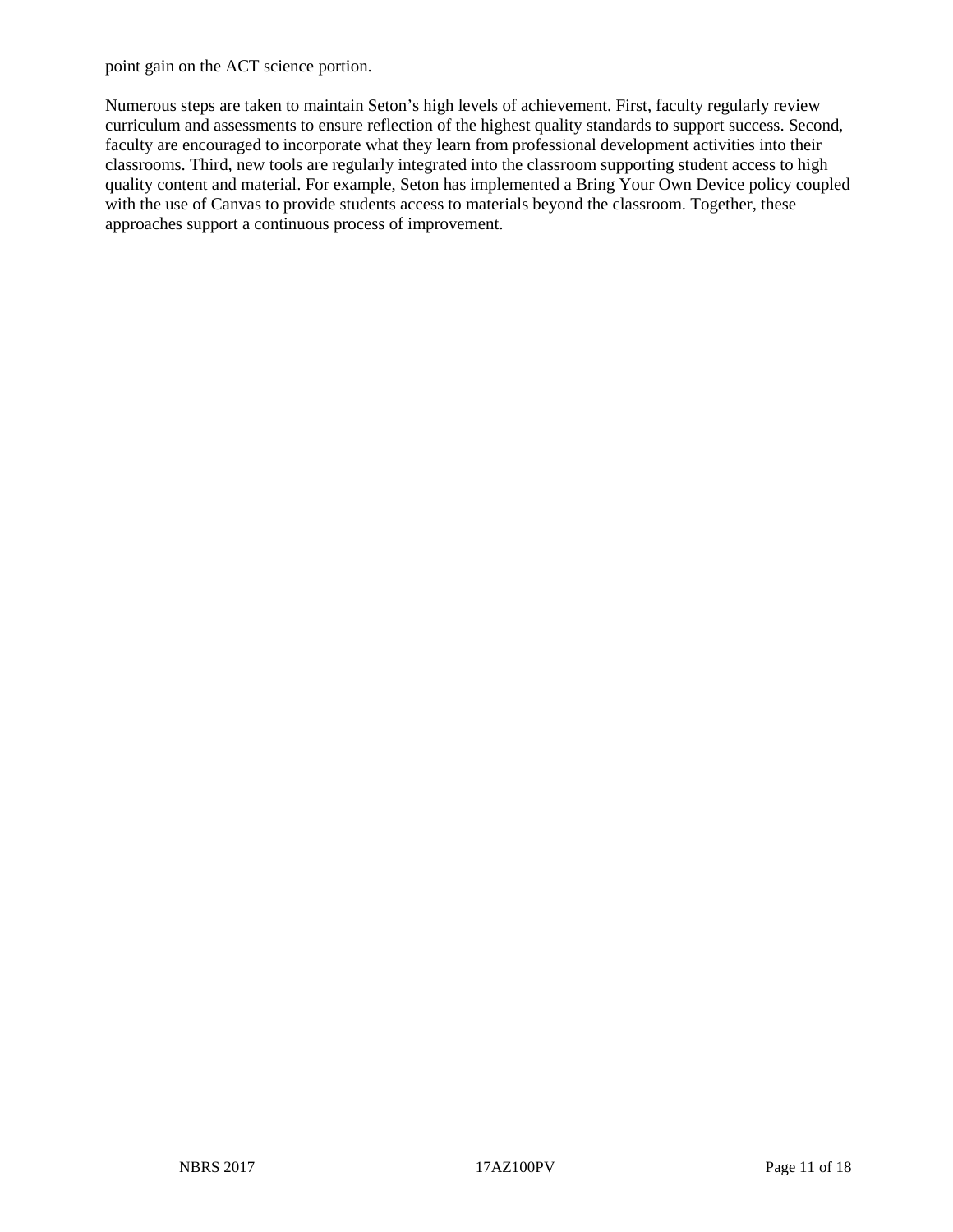## **1. School Climate/Culture:**

A supportive Catholic community, Seton fosters a school atmosphere that creates competent, strong, and motivated young adults. Students become invested in campus culture through academic achievement, service, participation in athletics, fine arts, and clubs, utilization of counseling services, and contributions to the development of an overall culture of respect and safety.

Regarding parents as primary educators, Seton collaborates with them through the Parent Student Education Series. This series brings in speakers who present to students and parents engendering relevant and timely conversation on topics teens and families face.

Seton offers a respectful environment focused on learning that encourages, supports, and celebrates academic and personal success. Classrooms, bell schedules, and instruction are directed to support the dignity of each learner. With distractions in the environment minimized, attention is placed on learning.

Co-curricular student activities are an integral part of the Seton experience. With over 65% of students participating, it is not uncommon to see numerous students supporting their classmates at competitions. Opportunities abound for engagement and collegial relationships through clubs and other social activities planned by student council. Students are welcome to initiate clubs if one does not exist.

Seton provides college-related support services, and alumni report they are prepared for college level work. Focusing attention on the expectation of college, all freshmen in the IPGS course learn proper MLAformatted outlines through a project requiring research of three colleges or universities. Students meet with their counselor to discuss standardized test results in relation to their college goals. The counseling department hosts numerous college-related information nights on a variety of topics for students and parents. College representatives regularly visit Seton encouraging students to think about the array of postsecondary institutions available to them.

Often characterized as a loving place, Seton responds to student missteps through a wholesome and loving response to discipline. Grounded in the charisms of our patroness St. Elizabeth Ann Seton, staff, students, parents, and the broader community see manifested courage, determination, faith, and love. Valued by the community, faculty members participate in the life of the school through attendance at student events, and by serving as retreat leaders, mentors, club moderators, and coaches. Faculty accomplishments are celebrated with recognition at weekly staff meetings. Parental support and value of faculty is evidenced throughout the year by providing various tokens of appreciation.

# **2. Engaging Families and Community:**

Seton enjoys active family participation and support for students through three particular avenues: the Seton Parents Association (SPA), Sentinel Booster Club (SBC), and Seton Fine Arts Association (SFAA). All current Seton student parents are automatic members of the SPA. SPA's major functions are as follows: 1) Bring together the Seton community in fun and educational ways, 2) Support students, parents and staff in times of need, 3) Sponsor the Parent Student Education Speaker Series in which speakers are invited to Seton for both the students and larger community to experience. Our SBC averages over 150 members and provides support for the athletic department and overall development of student athletes. The SBC raises funds for the athletic department, organizes the interests and resources of the SBC members in support of the athletic program, keeps members informed of the activities of the athletic program, and acts as an organization for the mutual exchange of ideas between the SBC and the athletic department. The SFAA, with a growing membership of over 50, acts as a booster club for fine arts at Seton supporting all fine arts activities through financial and volunteer assistance.

Seton maintains a community presence within Chandler through active participation in the Chandler Education Coalition, the Chandler Chamber of Commerce, and the annual Arizona SciTech Festival. All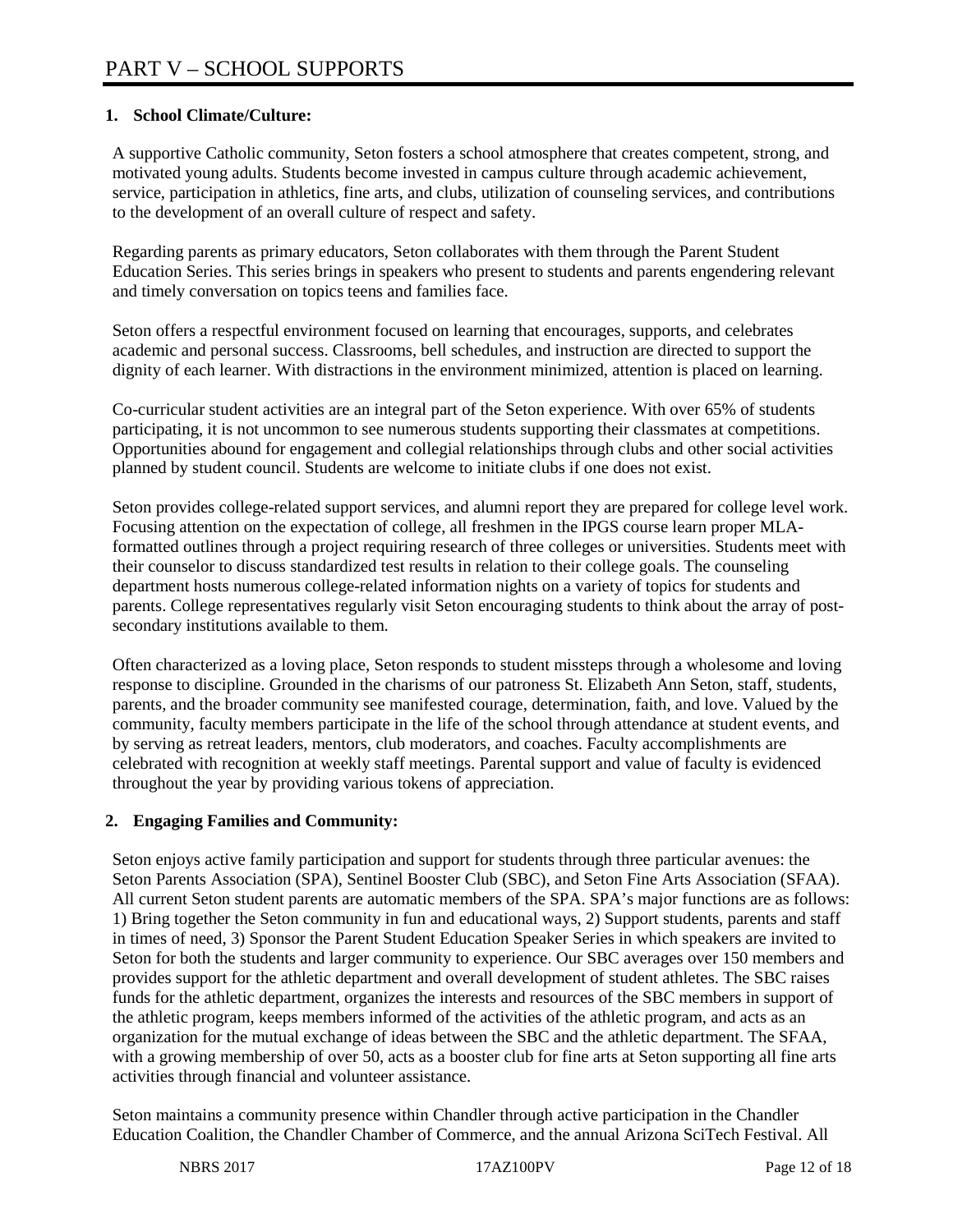constituents of Seton are regularly apprised of Seton news through a weekly eNewsletter, a presence on social media, Seton Notes, Seton's formal printed publication and the Sentinel Shield magazine, published bi-annually. Publications are available on the Seton website and mailed to over 5,000 friends. Seton regularly seeks partnerships with the local community to support students in both learning and achievement. Over the past several years, Seton's Robotics Club continues to partner with Advanced Therapy Solutions, a business providing physical and occupational therapy for children, through Kids in Motion. Our students use science and math skills to develop custom modifications to Power Wheels cars providing special needs children a means of mobility that is fun and easy to control.

Several methods are employed to convey student progress and achievement. Teachers, students, and parents regularly communicate through email, phone, or parent-teacher conferences. Seton utilizes various vehicles to communicate student achievement including weekly E-bulletins, Seton Notes, The Shield, and press releases. As a school community, we gather each year to publicly recognize outstanding student achievement in extracurricular activities, scholarships, and academic awards such as National Merit Scholars.

## **3. Professional Development:**

Seton teachers enjoy varied and significant professional development opportunities throughout the year and during summer months. The principal, assistant principal, department chairs, educational technology coordinator, and instructional design team work to identify and craft professional development that is meaningful and responsive to teacher needs.

Annually, teachers across the Diocese of Phoenix gather for a six-hour day of development and community building. Recent variations include nationally renowned speakers in the areas of curriculum, legal issues in education, technology integration workshops, and fulfillment of mission. Teachers are encouraged to participate in local or national seminars and workshops relevant to their subject area, and are active members of professional teaching organizations. New AP teachers are provided training during the summer through weeklong workshops with options for fall refresher courses. Teachers attend various national conferences including the National Catholic Educational Association, International Society for Technology in Education, and International Association for K-12 Online Learning conferences. All teachers regularly participate in professional development on select Fridays focusing on academic, pedagogical, or catechetical issues. The assistant principal, educational technology coordinator, or a visiting professional leads these afternoons.

Two examples highlight the effectiveness of professional development at Seton. The 2015-2016 academic year saw the implementation of Canvas, a new learning management system. In order to successfully integrate Canvas, Seton thoughtfully and strategically approached professional development for faculty. Several days of workshops in May highlighted the possibilities of Canvas, providing teachers the opportunity to begin use throughout the summer. A review of these elements occurred in the fall before students' arrival. Professional development continued with a weeklong on-site experience for faculty under the direction of Canvas personnel. Interwoven throughout the academic year are 'tech tips' and Friday trainings provided by our educational technology coordinator. This approach has helped teachers successfully acclimate to the new learning management system.

Seton's AP teachers evidence an example demonstrating the impact of professional development on student learning. Teachers of AP courses take AP workshops in the summer or during the year. In these workshops, teachers learn strategies and content that will help prepare students for the rigor demanded by AP. As a result of these workshops, Seton's average AP exam score has increased from a 2.68 to a 3.41 while the pass rate has increased from 62% to 68%. This increase includes more students taking more exams; 205 exams were taken four years ago while 340 exams were taken last year.

#### **4. School Leadership:**

The administration's philosophy centers on celebrating and fostering both student and teacher excellence. Genial relationships form the basis of interactions between leadership and teachers as well as students. The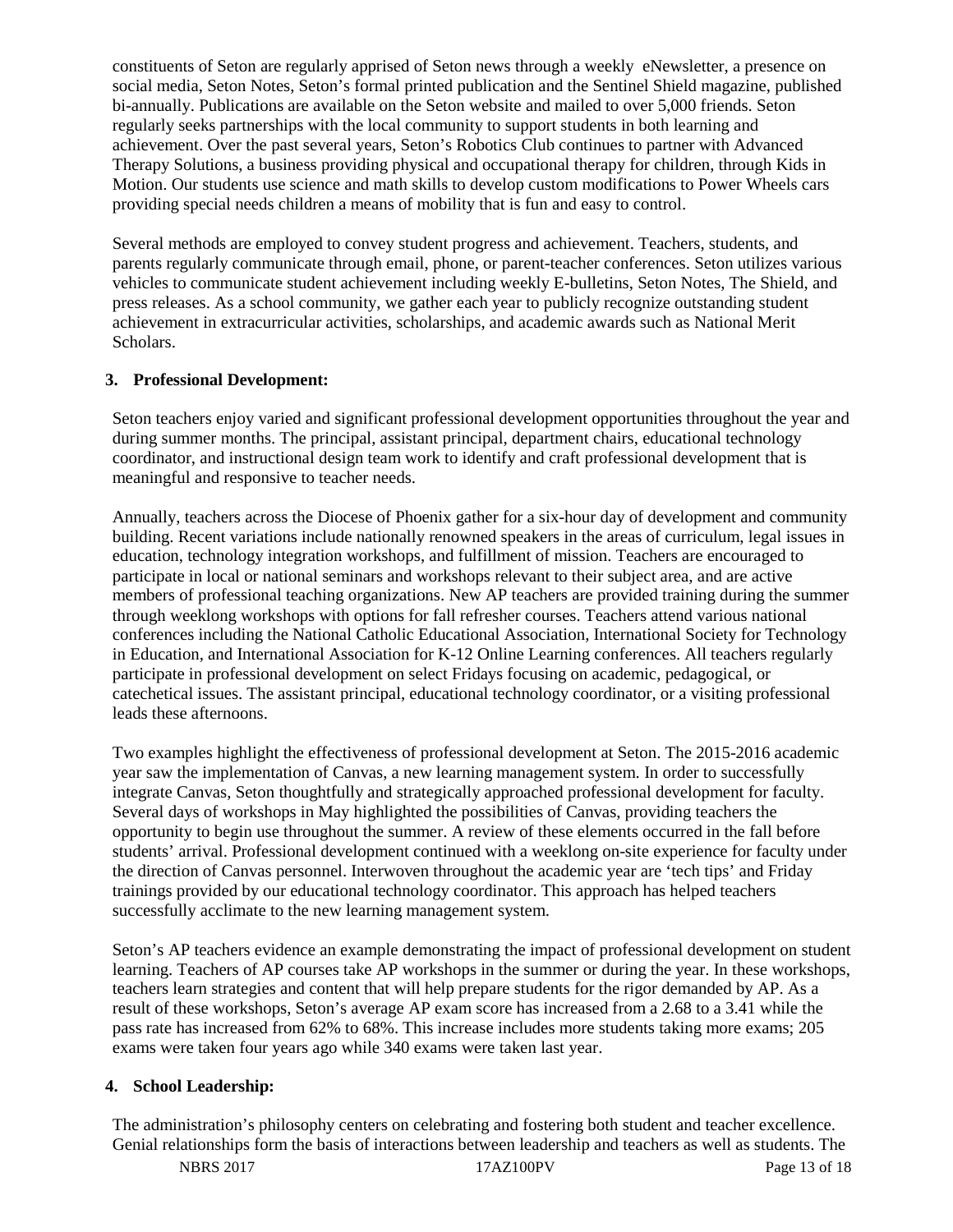autonomy afforded the teaching staff promotes success in classes as teachers are able to discern what a particular group or student may require. Support by administration for teachers in analyzing exam results or standardized test trends aids in addressing the needs inherent in a particular year or even a specific class or student. This type of awareness inculcates an atmosphere of trust as well as commitment to high standards, ensuring solid achievement.

While administration guides curriculum and practice, significant independence is allowed our teaching staff to develop individually directed lessons and units. Textbooks and novels are in common between courses taught by different teachers; however, individual teachers design and execute their lessons based on expertise and professional inclination. Independence and reflection of personality is germane to a Seton teacher's daily experience. Teachers are encouraged to explore strategies and approaches in their classrooms based on newly discovered research/studies, burgeoning technologies, or ideas garnered from professional development experiences on or off campus. The overall tenor of leadership at Seton is one of professionalism, kindness, and respect. Teachers are trusted to develop pedagogical approaches and curriculum within a supportive environment. We receive regular communication regarding Diocesan-wide activities. Department chairs regularly meet as a group, with their respective departments, and individually with the assistant principal. Through these meetings, teachers are kept apprised of issues at hand either school- or department-wide. Communication is vital to any school system, and is fostered here.

Seton follows a principal model with the principal and assistant principal leading the administrative team. The dean of students serves as liaison between students, parents, administration, counselors, and teachers for behavioral/disciplinary issues. Also considered administration is the director of facilities and finance, campus minister, chaplain, student activities coordinator, director of guidance, director of advancement, athletic director, and director of admissions. Together, this team directs staff and student focus on our mission and daily routines. Teacher-leaders serve on the curriculum committee, discipline review board, academic review board, and as department chairs. This organizational structure supports regular communication between all members of the administration, faculty, and staff.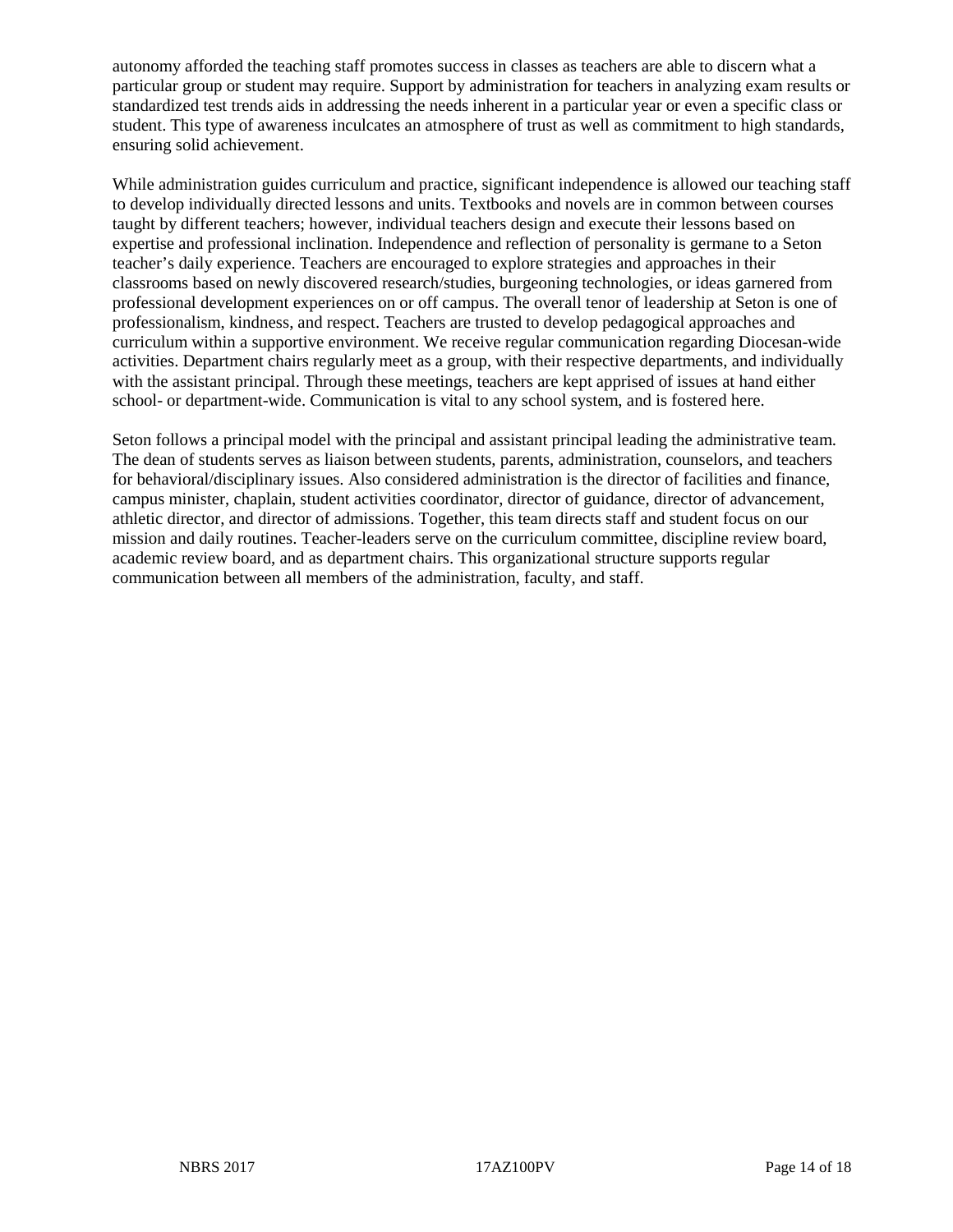"Academic excellence. A world of opportunity." Serving as our tagline, the realization of this phrase is the practice that makes Seton successful. Students are offered 130 college preparatory courses while allowing options to pursue their passions. Among the offerings are 14 AP courses, 16 honors courses, 11 dual enrollment options, as well as a breadth of options within the regular curriculum. Class sizes remain small across all disciplines positioning faculty and students for positive and attentive relationships. Requiring 27.5 credits for graduation, our graduation requirements are significantly higher than other high schools, both locally and nationally. Our course scope and sequence is designed to offer students a truly collegepreparatory experience. Varied pedagogy animates instruction, thereby preparing students for their respective college careers. Our AP and Honors courses, as well as our Pathway to Innovation Program, position students for success in college.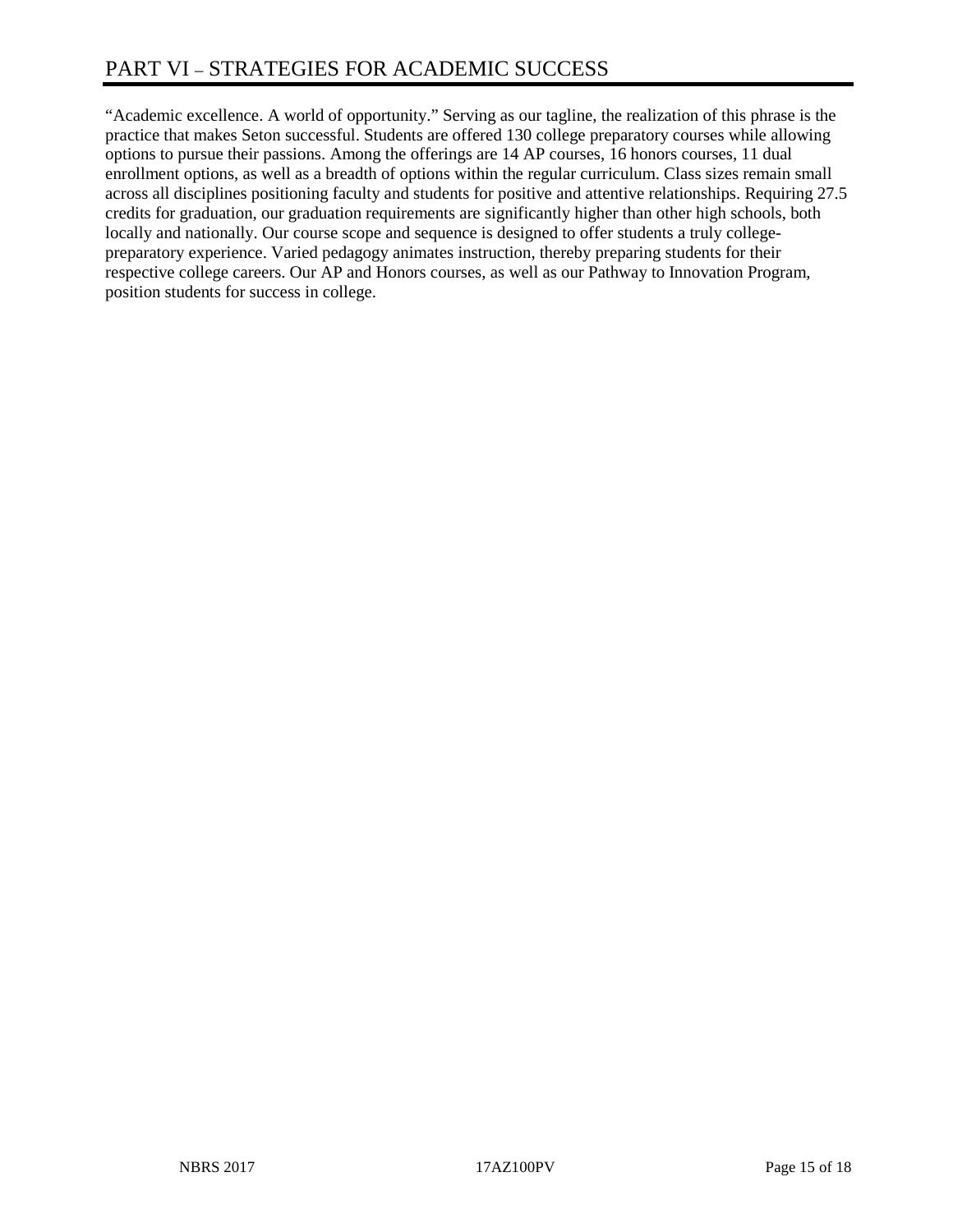# PART VII – NON-PUBLIC SCHOOL INFORMATION

1. Non-public school association(s): Catholic

Identify the religious or independent associations, if any, to which the school belongs. Select the primary association first.

| 2. | Does the school have nonprofit, tax-exempt $(501(c)(3))$ status?                                       | Yes X   | No. |
|----|--------------------------------------------------------------------------------------------------------|---------|-----|
| 3. | What is the educational cost per student?<br>(School budget divided by enrollment)                     | \$13520 |     |
| 4. | What is the average financial aid per student?                                                         | \$4004  |     |
| 5. | What percentage of the annual budget is devoted to<br>scholarship assistance and/or tuition reduction? | 25%     |     |
| 6. | What percentage of the student body receives<br>scholarship assistance, including tuition reduction?   | 55%     |     |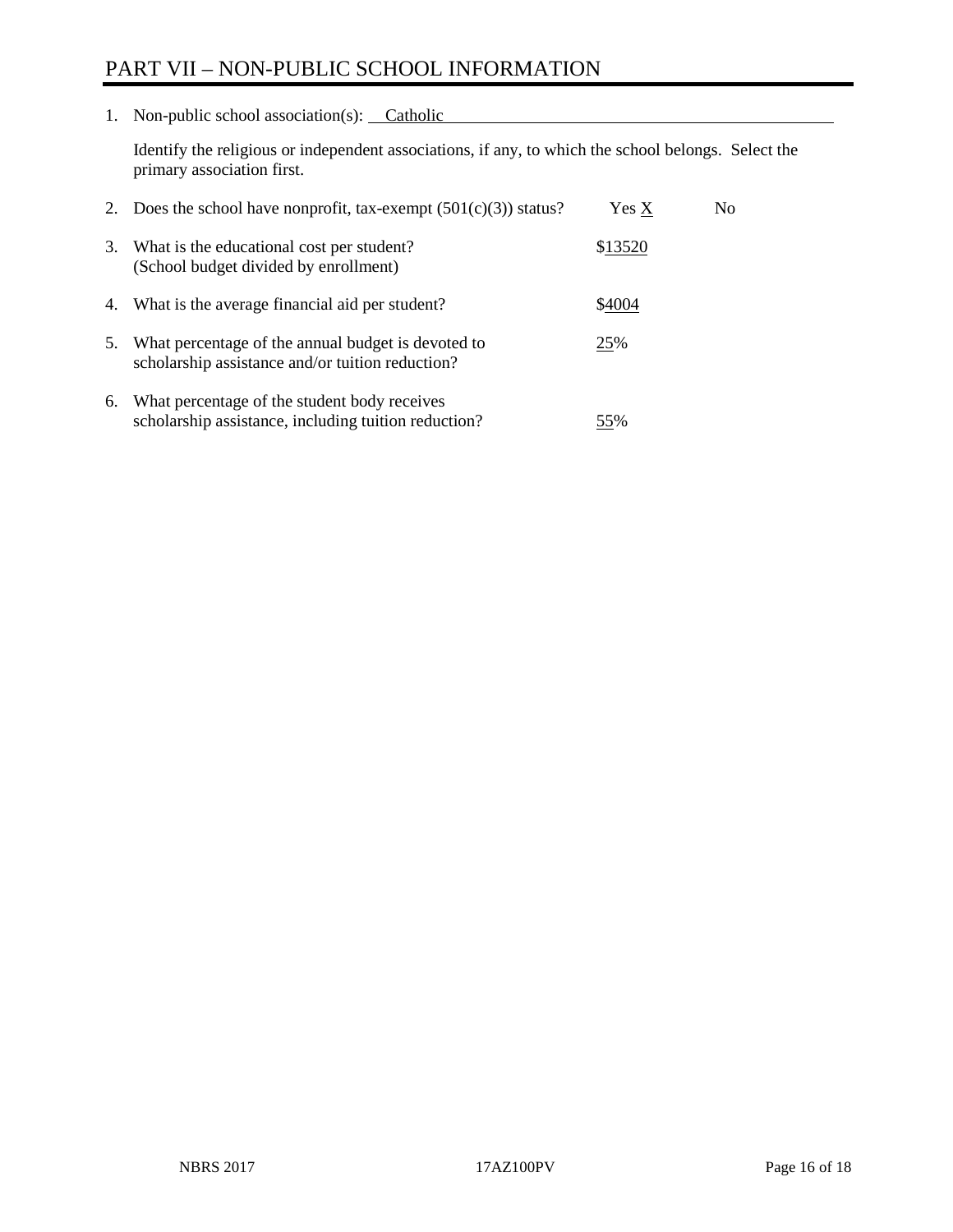# PART VIII – ASSESSMENT RESULTS FOR NORM-REFERENCED TESTS

#### **REFERENCED BY NATIONAL NORMS**

| <b>Subject:</b> Math                 | <b>Test:</b> ACT      | Grade: 12                |
|--------------------------------------|-----------------------|--------------------------|
| <b>Edition/Publication Year:</b> N/A | <b>Publisher: ACT</b> | Scores are reported here |
|                                      |                       | <b>as:</b> Scaled scores |

| School Year                                | 2015-2016 |
|--------------------------------------------|-----------|
| Testing month                              | Jun       |
| <b>SCHOOL SCORES</b>                       |           |
| Average Score                              | 24.6      |
| Number of students tested                  | 149       |
| Percent of total students tested           | 100       |
| Number of students alternatively assessed  | 0         |
| Percent of students alternatively assessed | 0         |
| <b>SUBGROUP SCORES</b>                     |           |
| 1. Hispanic/Latino                         |           |
| <b>Average Score</b>                       | 23.7      |
| Number of students tested                  | 41        |
| 2. Other 2                                 |           |
| Average Score                              |           |
| Number of students tested                  |           |
| 3. Other 3                                 |           |
| <b>Average Score</b>                       |           |
| Number of students tested                  |           |

**NOTES:**